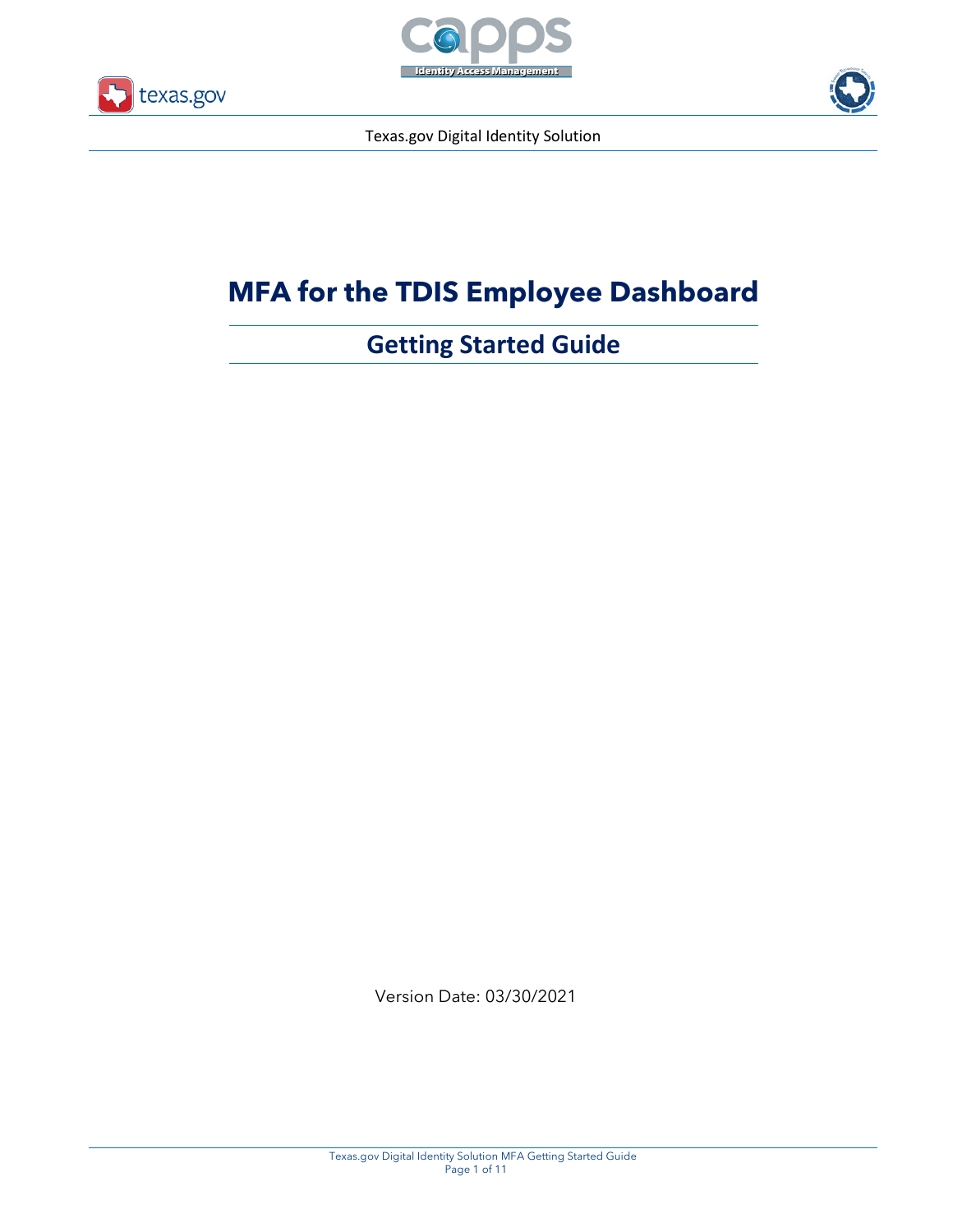





## **Table of Contents**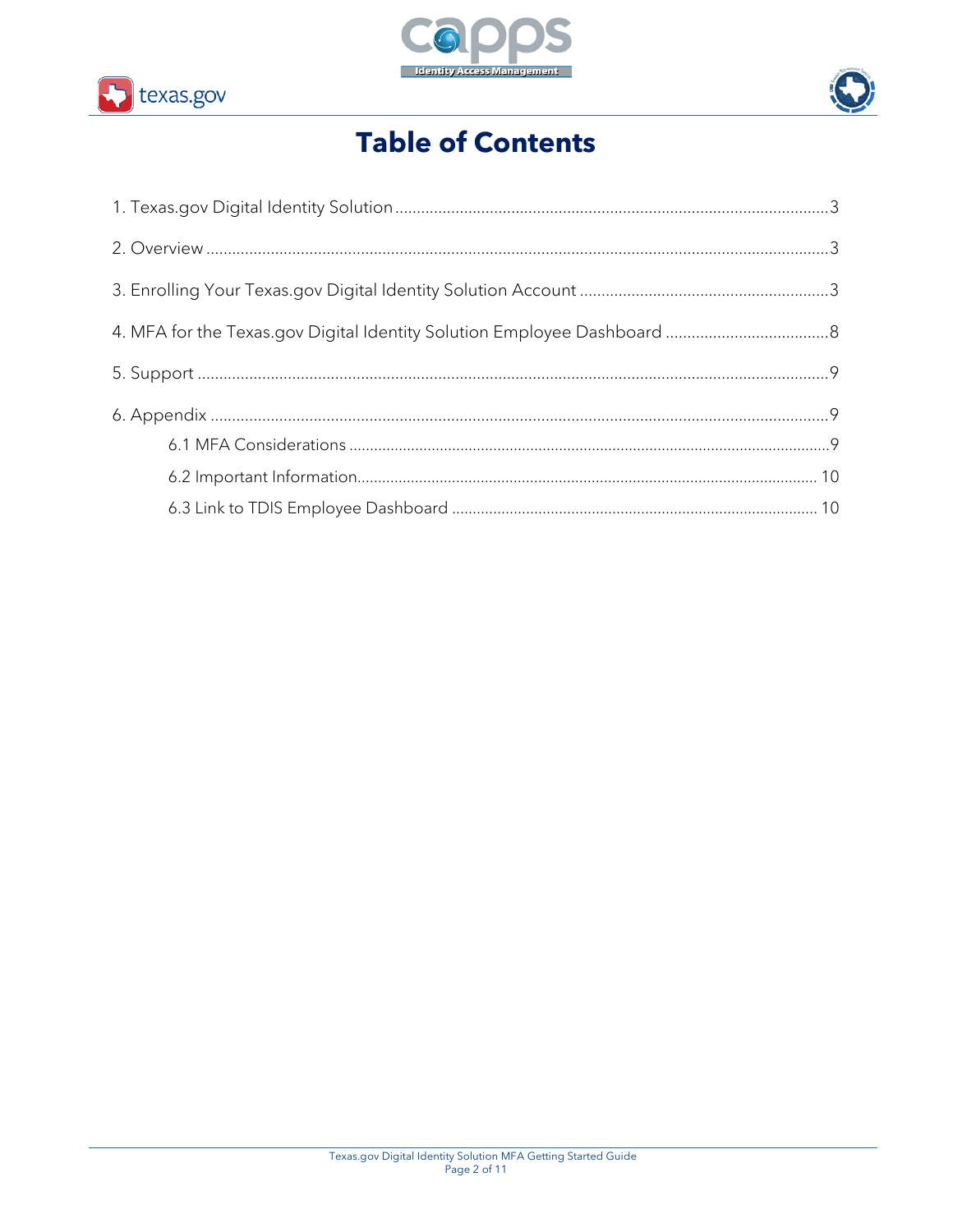





## **MFA Getting Started Guide**

### <span id="page-2-0"></span>1. **Texas.gov Digital Identity Solution**

The Texas.gov Digital Identity Solution provides multi-factor authentication (MFA), password synchronization and single sign-on (SSO) access so users can easily and securely access their available services and systems.

Multi-factor authentication is a way of verifying a user's identity with multiple pieces of evidence. For the CAPPS IAM implementation of Texas.gov Digital Identity Solution, this means first providing your user ID and password and then providing a second method of authentication, which could include a one-time passcode (OTP) via SMS/text or email.

#### <span id="page-2-1"></span>2. **Overview**

This guide is intended to assist users with the multi-factor authentication process. It provides an overview of how to enroll an account and how to complete the MFA process to access the Texas.gov Digital Identity Solution (TDIS) Employee Dashboard.

#### <span id="page-2-2"></span>3. **Enrolling Your Texas.gov Digital Identity Solution Account**

A Texas.gov Digital Identity Solution account has been created for you.

Your user ID is: [your work email address<sup>[1](#page-2-3)</sup>].

1. Access the link sent to your work email from no-reply@myaccess.dir.texas.gov.

NOTE: If you accidentally deleted the email with the link, try to recover the email by searching your email's Recently Deleted folder. If you cannot recover the email with the link, please ask your organization's delegated admin to send you a new enrollment link via email.

NOTE: This link expires in 72 hours and is only valid for one use.

2. Click the link in the email and set a secure password to gain access to your account.

|                      | <b>Please set a secure</b><br>password.           |
|----------------------|---------------------------------------------------|
| Enter password       | Passwords must be at least eight characters.<br>⊚ |
| Confirm password<br> | ⓒ                                                 |

<span id="page-2-3"></span><sup>&</sup>lt;sup>1</sup> The user ID will be the work email address for all active employees. For terminated users, it will be their personal email address as listed in the CAPPS system.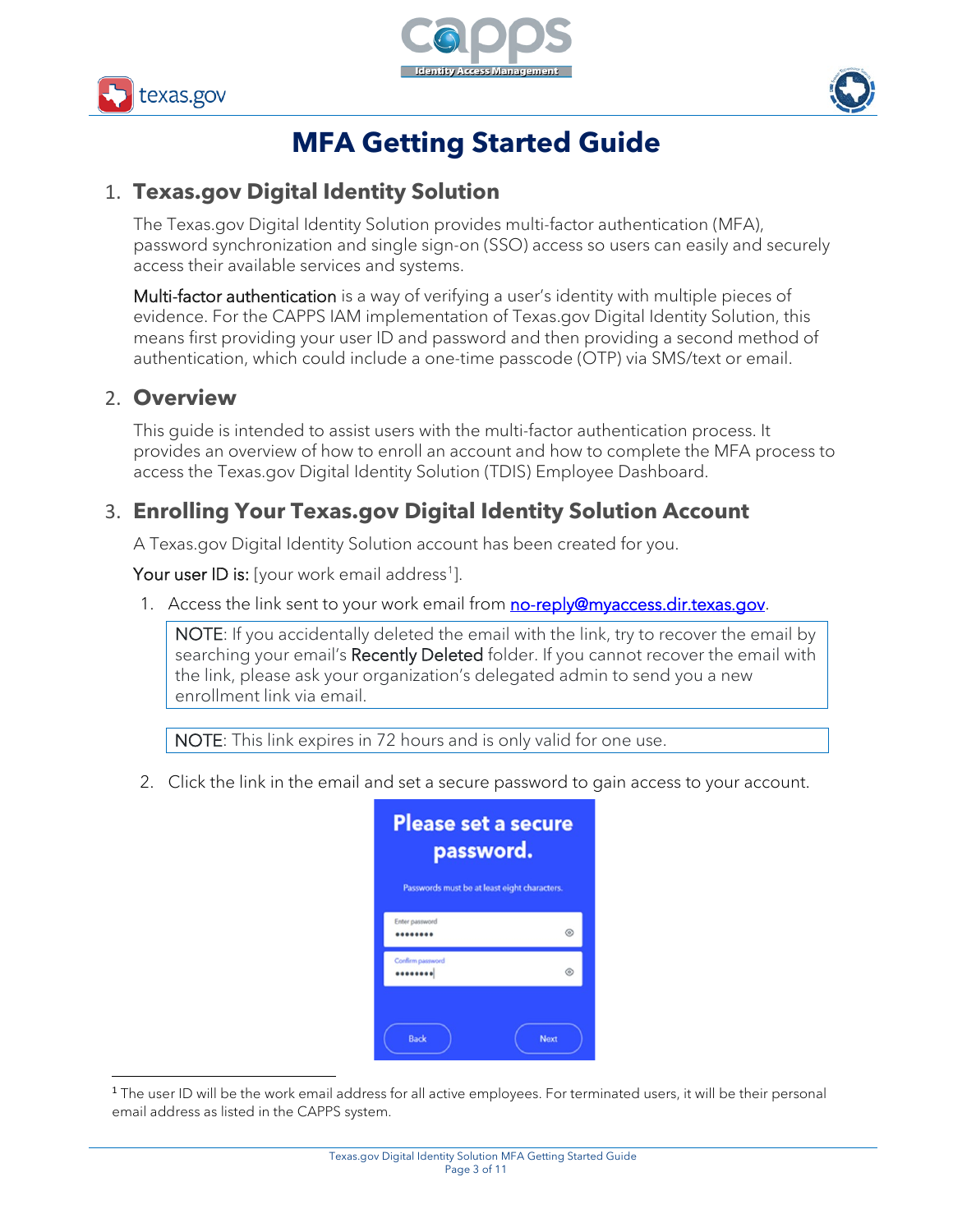



 $\overline{a}$ 



NOTE: Secure password requirements:

- A minimum of eight characters.
- At least one lower-case character.
- At least one upper-case character.
- At least one number.
- No white space/blanks.
- At least one special character from this set: .  $[② ! # $^{\wedge} 8 + ](_{-} )$

NOTE: Your password must NOT contain your username, email address, first name, last name or any other easily identifiable personal information.

3. Enter your new credentials (work email and TDIS password).

| Email                      |  |
|----------------------------|--|
| Password                   |  |
| Sign In<br>Forgot password |  |

4. Complete the MFA process by entering the verification code you receive in your work email.

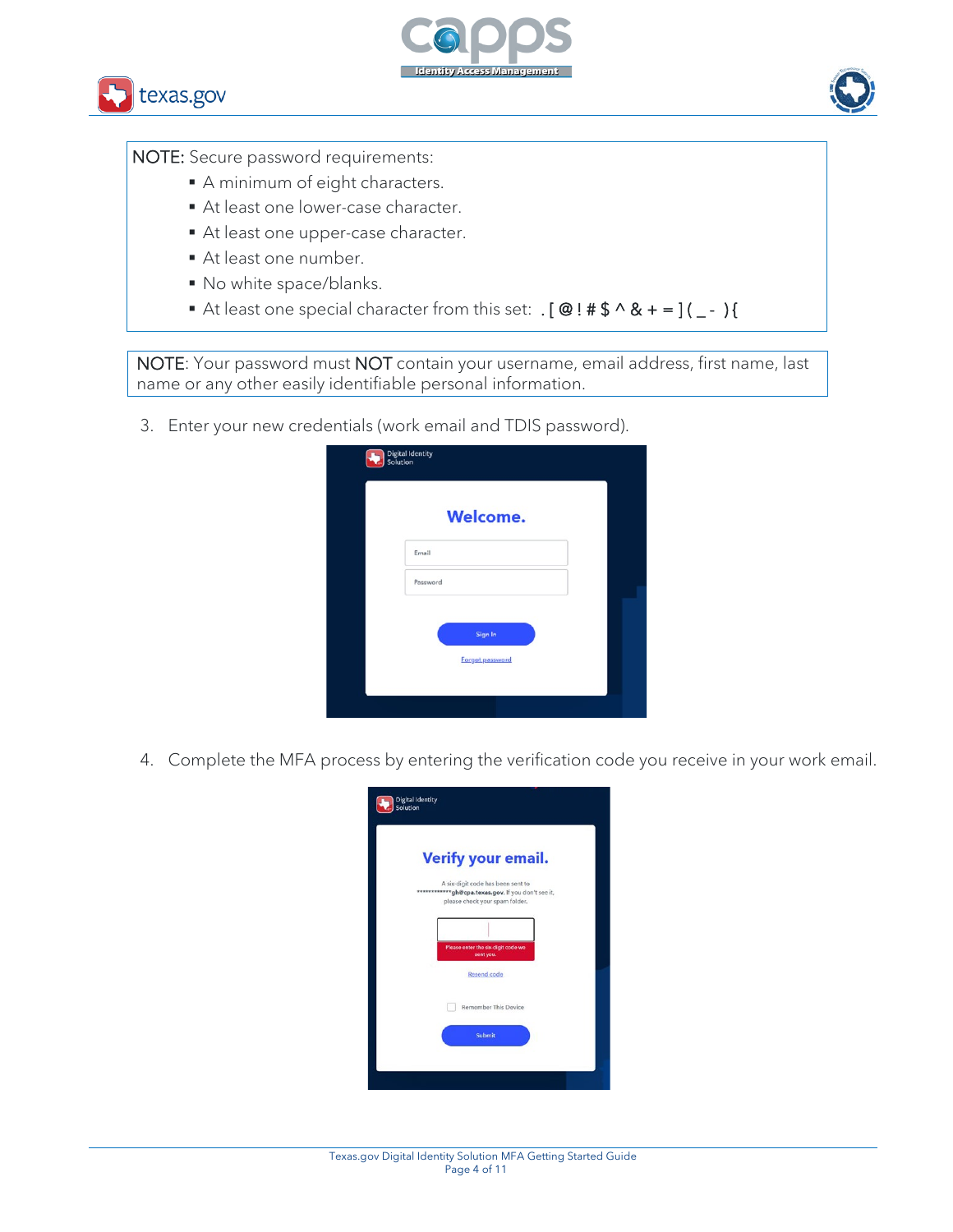





5. Click Get Started on the Welcome page.



6. Set security questions. Click Next to proceed with setting up security questions.

NOTE: By clicking Skip for now, you can set up security questions at a later by time by visiting your Account Settings page in the TDIS Employee Dashboard.

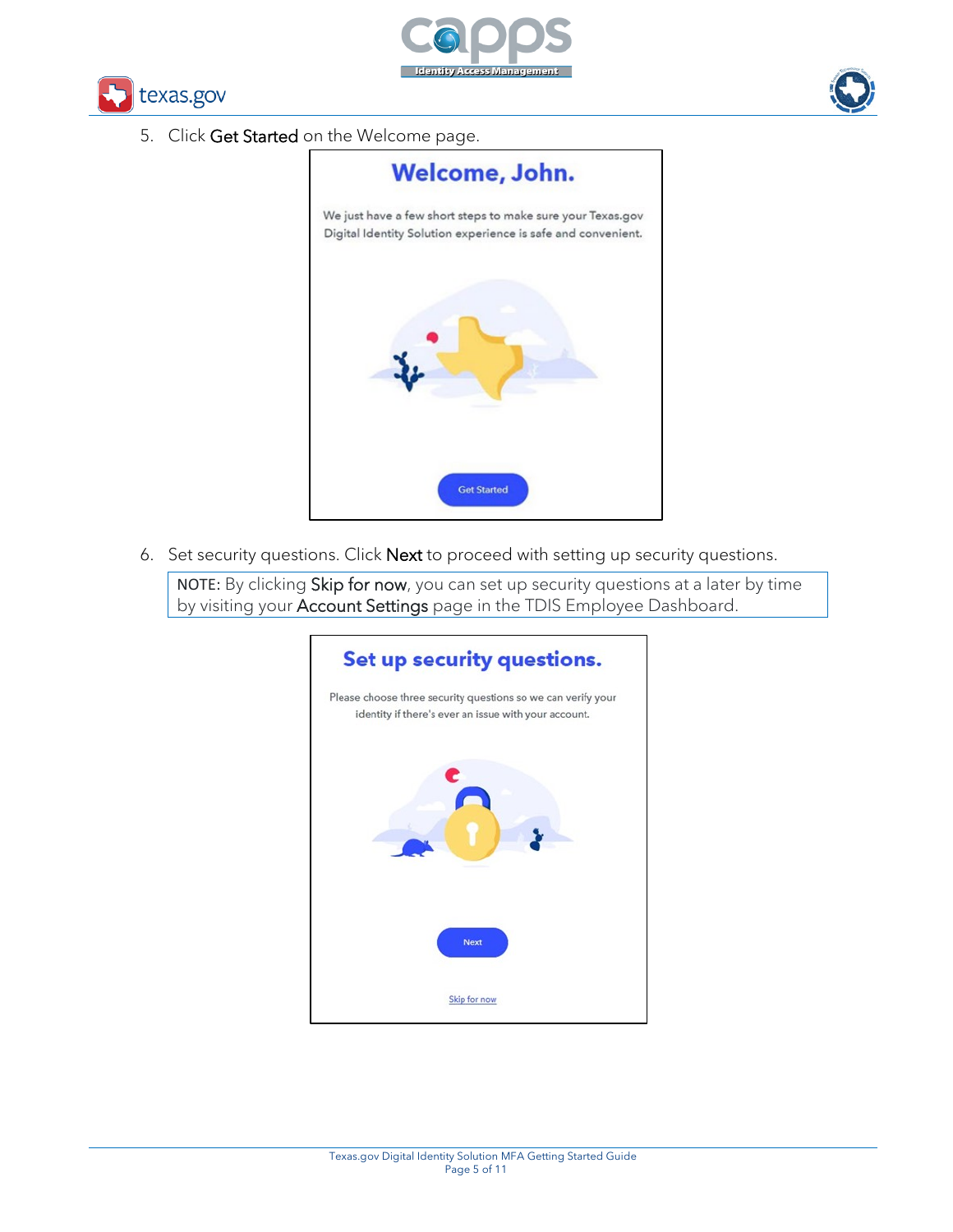





7. Select three security questions to complete.

|                   | identity if there's ever an issue with your account. |
|-------------------|------------------------------------------------------|
| Ouestion 1        |                                                      |
| Select a question | $\checkmark$                                         |
| Answer            |                                                      |
| Ouestion 2        |                                                      |
| Select a question | $\checkmark$                                         |
| Answer            |                                                      |
| Ouestion 3        |                                                      |
| Select a question |                                                      |

8. Next, you will register and verify a mobile phone number via a one-time passcode. Click Next to proceed with registering a phone number. Please note: Registering a phone number is optional. SMS/text will be an MFA option if a mobile phone number is registered to your profile. By clicking Skip for now, you can register a phone number later by visiting your Account Settings page on the TDIS Employee Dashboard.

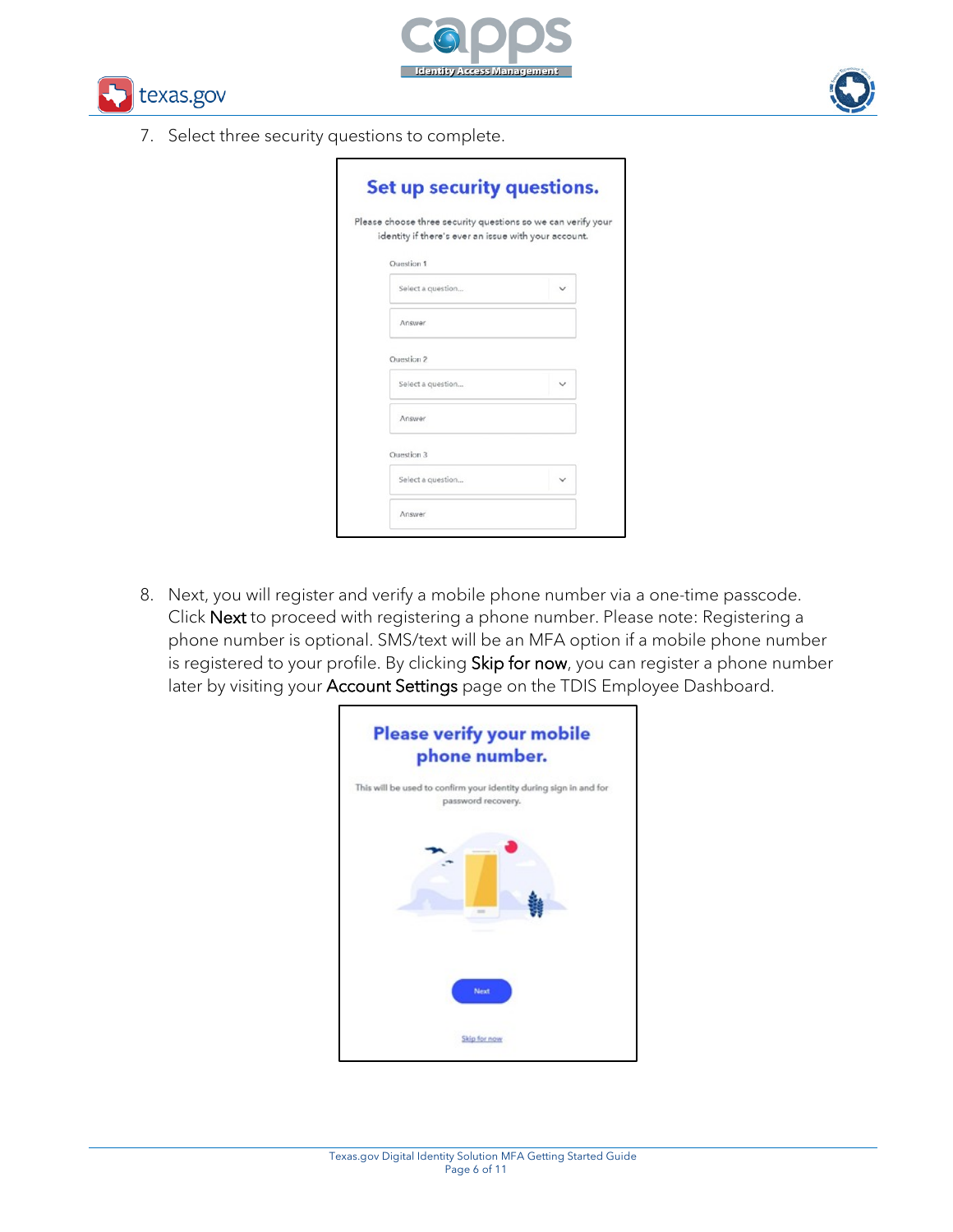





9. Enter your phone number and click Send code.

| <b>Please verify your mobile</b><br>phone number.                                       |
|-----------------------------------------------------------------------------------------|
| This will be used to confirm your identity during sign in and for<br>password recovery. |
| Phone number                                                                            |
| <b>Mobile</b><br>Other                                                                  |
| Send Code<br>Back                                                                       |

10. Next, enter the OTP code. Please note: One-time passcodes expire in five minutes. If the code expires before you enter it, click Resend code to receive another OTP. Click Verify to proceed.

| A six-digit code has been sent to 111-111-1111. |                    |  |
|-------------------------------------------------|--------------------|--|
|                                                 | Enter code         |  |
|                                                 | <b>Resend code</b> |  |
|                                                 |                    |  |

11. The account enrollment process is now complete. Welcome to the Employee Dashboard!

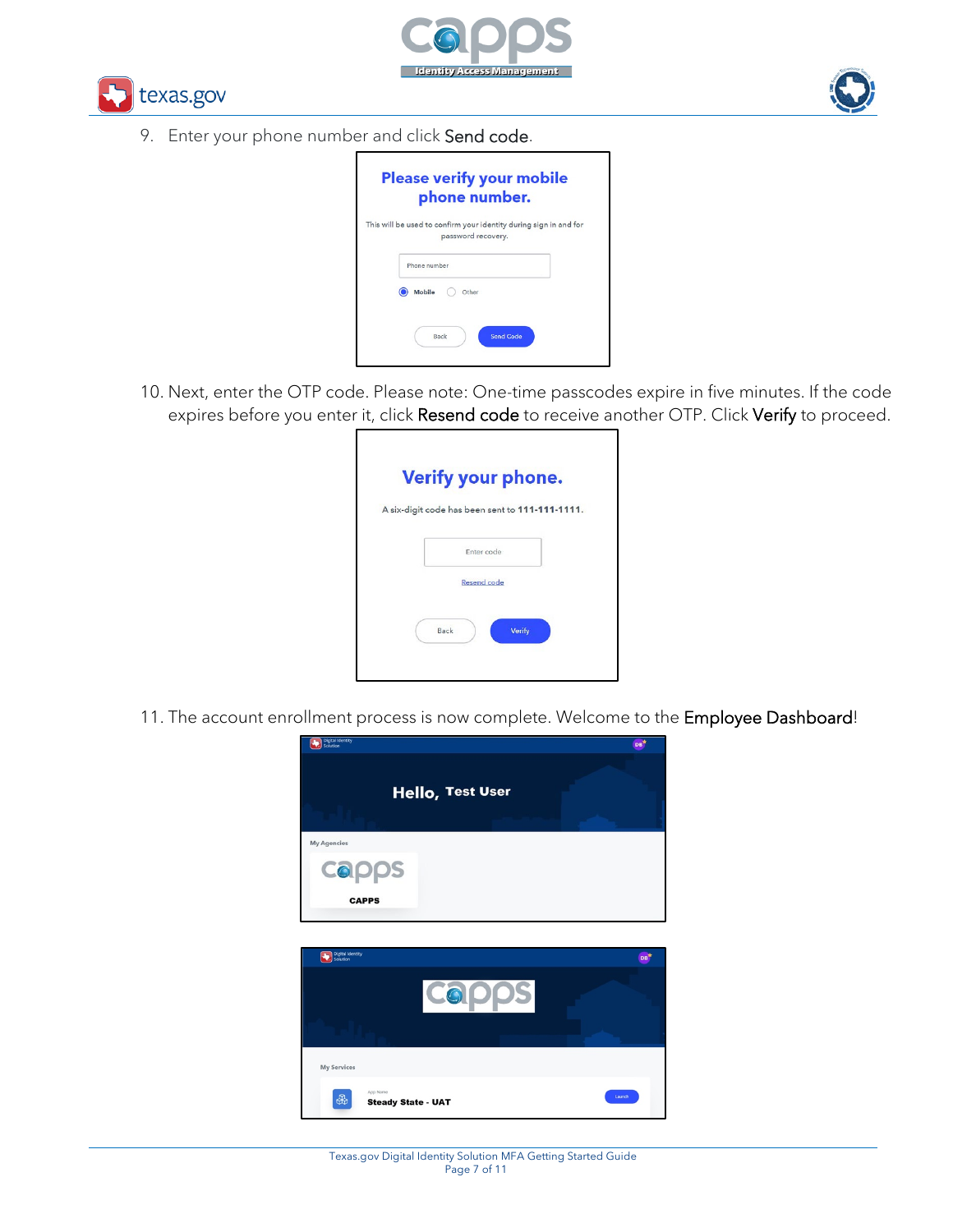





### <span id="page-7-0"></span>4. **MFA for** the **Texas.gov Digital Identity Solution Employee Dashboard**

Once you have an account, you may access the TDIS Employee Dashboard through the TDIS [employee portal.](https://myaccess.texas.gov/portal/sign-in?welcome=tdis) Use the Employee Dashboard to access the CAPPS application(s).

1. Begin by visiting [https://myaccess.texas.gov/portal/sign-in?welcome=tdis.](https://myaccess.texas.gov/portal/sign-in?welcome=tdis) Next, enter your work email and TDIS password. Click Sign In. If you forgot your password, click Forgot Password to set a new password.

| Digital Identity<br>Solution |  |
|------------------------------|--|
| <b>Welcome.</b>              |  |
| Email                        |  |
| Password                     |  |
| Sign In<br>Forgot password   |  |
|                              |  |

2. You will be prompted to verify your identity by providing a numeric one-time passcode via your preferred MFA method. Please note: Options will vary depending on which MFA methods you've registered. If you no longer have access to the phone number or email address you used to set up your MFA, please contact your organization's delegated admin for assistance. Once you've made your MFA selection, click Send Code.

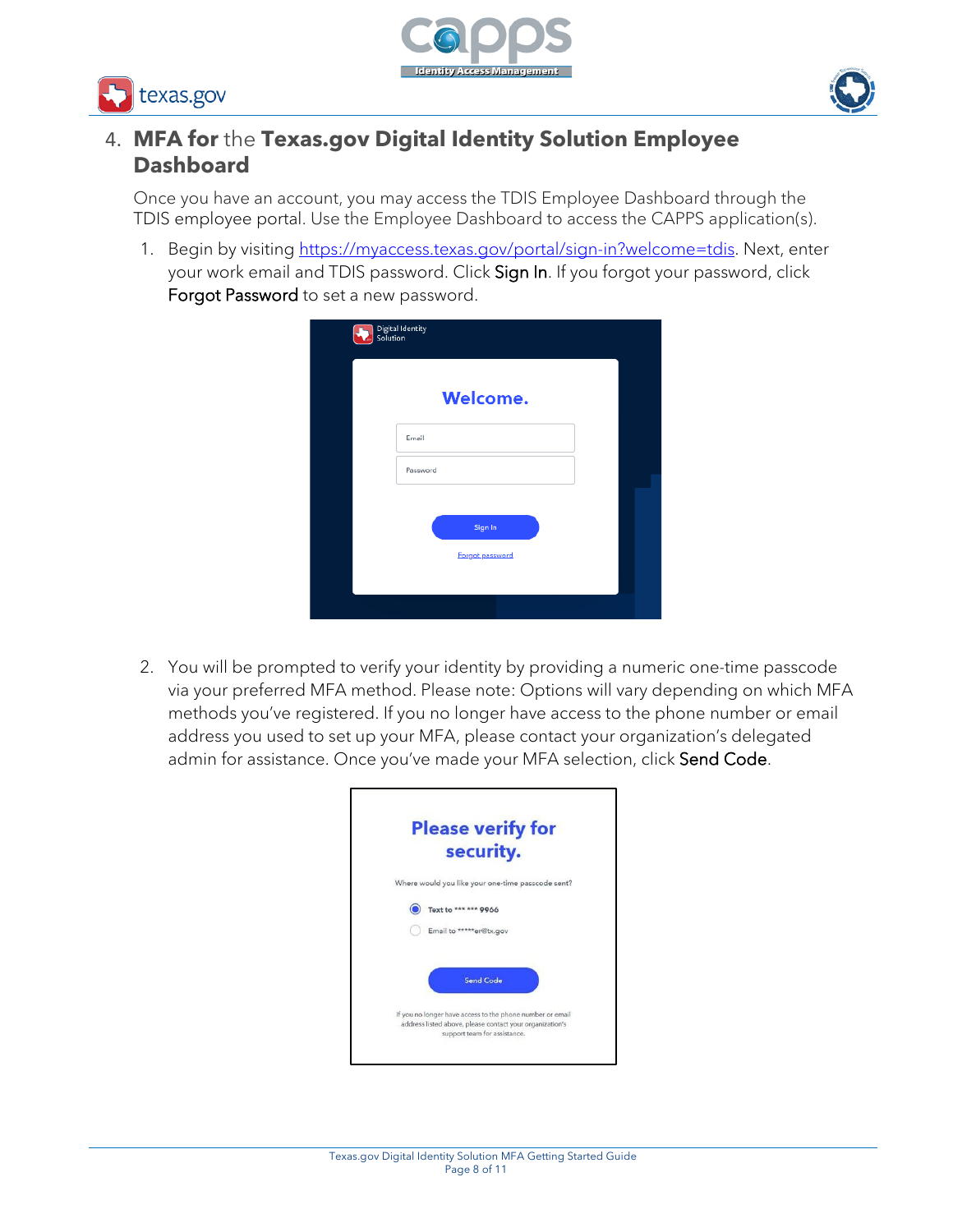





3. Verify your identity with an OTP. Enter the code and then click Submit to proceed. Please note: This passcode expires in five minutes. If the passcode expires before it is entered, you may request a new OTP by clicking Resend code.

|  |                    | A six-digit code has been sent to *** *** 7308. |  |
|--|--------------------|-------------------------------------------------|--|
|  | Enter code         |                                                 |  |
|  | <b>Resend code</b> |                                                 |  |
|  |                    | Remember This Device                            |  |
|  | <b>Submit</b>      |                                                 |  |

<span id="page-8-0"></span>4. After you verify your identity with this passcode, you will gain access to your TDIS dashboard. The MFA process is now complete. Welcome to your TDIS Employee Dashboard!



#### 5. **Support**

<span id="page-8-1"></span>If you experience a technical issue, please contact your organization's delegated admin.

### 6. **Appendix**

#### <span id="page-8-2"></span>6.1 MFA Considerations

- One-time passcodes (OTPs) are sent by the Texas.gov Digital Identity Solution (no-reply@myaccess.dir.texas.gov).
- OTPs are numeric.
- OTPs expire in five minutes.
- After three incorrect MFA passcode attempts, the user is locked out of their Texas.gov Digital Identity Solution account.
- OTPs can be sent a maximum of three times per MFA attempt.